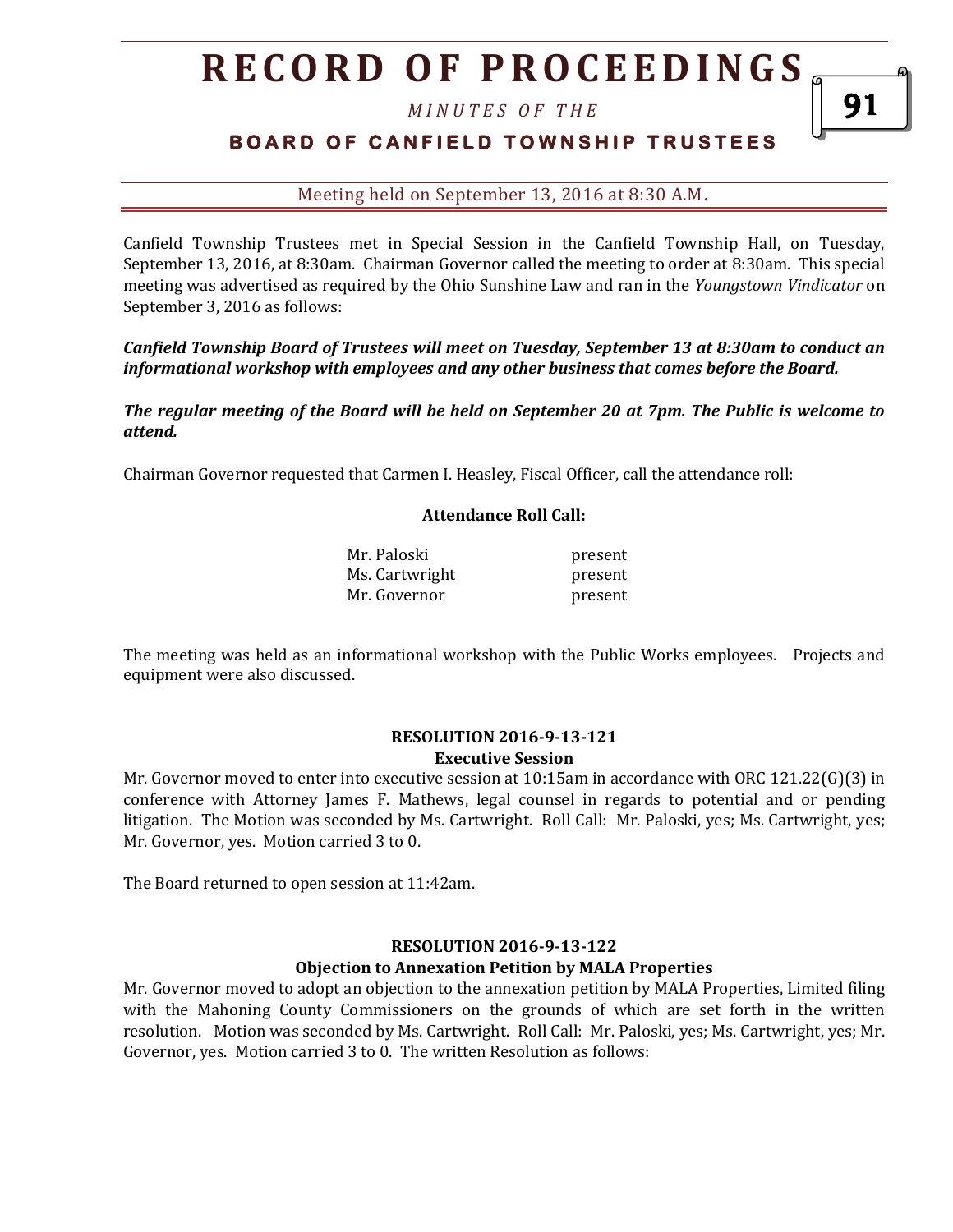*M I N U T E S O F T H E* 

**B O A R D O F C A N F I E L D T O W N S H I P T R U S T E E S** 

Meeting held on September 13, 2016 at 8:30 A.M**.**

### **Resolution of the Board of Township Trustees of Canfield Township, Mahoning County, Ohio**

This date September 13, 2016, Trustee Brian Governor, moved the adoption of the following Resolution: WHEREAS, the Board of Trustees ("Board") has been notified of the filing of a petition for annexation with the Mahoning County, Ohio Board of County Commissioners by MALA Properties, Limited; and WHEREAS, the subject petition was filed with the Commissioners on August 22, 2016; and WHEREAS, the petition was filed pursuant to R.C. 709.023, and that section of the code permits an affected Township to file objections under the criteria set forth in R.C. 709.02(E); and WHEREAS, the Board understands that conditions of R. C. 709. 023(E) has not been satisfied. NOW THEREFORE, it is hereby RESOLVED by the Trustees that: Pursuant to Ohio Revised Code Section 709.0239(D), the Board objects to the annexation petition of MALA properties, Limited. A petition for annexation must propose territory for annexation that is contiguous to the subject municipality. RC 709.023(E)(1) requires a petition that conforms to R.C. 709.021. The latter section specifically requires the identification of "contiguous" territory. Property is "contiguous" only when its connection to the municipality would result in a unified and cohesive addition. The configuration of the annexation proposed in the subject petition would not result in a unified and cohesive addition to the City of Canfield; rather, the propose territory would merely have an insignificant connecting strip of road right-of-away. For this reason, R.C. 709.021 and, thus, R.C. 709.023(E)(1) are not satisfied. The connecting strip in the proposed annexation consists of two parcels which were previously acquired by the City of Canfield specifically for the purpose of future annexation. This corroborated in the transcripts of the Deposition of Charles Tieche, Canfield City Manager, a copy of which is attached (transcript page 14 – 15). See also, article *Canfield Township Crier* "Council giving OK to seek annexation" dated March 24, 2005. This represents a manipulation of the annexation process and thus runs off afoul of the annexation statutes and procedures. This is tantamount to the creation of artificial municipal boundaries for the primary purpose of annexation. The petition for annexation is not accurate in all respects. Page 2 of the appendix to the Petition identifies Parcel Number 26–024–0–006.00–0 as owned by the City of Canfield. That parcel is not owned by the City of Canfield but, instead, by Morales. Consequently, the petition does not comply with the accuracy requirements of R.C. 709.02, 709.021 and 709.023. This is substantive failure and not a procedural defect subject to the substantial compliance standard of R.C. 709.015. Furthermore, the ordinances setting forth services offered to the territory proposed for annexation adopted by the City of Canfield, Ohio lacked clarity and specifically in order to resolve potential conflicts with the extension and provision of public sewer service. The City of Canfield and Mahoning County Sanitary Engineer operate pursuant to a service area agreement dated December 28, 2000. The territory proposed for annexation lies within the service area described in that agreement. In the absence of significant clarity to assure that no conflict is presented, the service ordinance adopted by the City of Canfield does not conform to R.C. 709.0 23(C)(E)(6). The territory proposed for annexation will segmented Palmyra Road, creating a road maintenance problem. The petition does not comply with R.C .709.023(E)(7). Finally, the City of Canfield and Canfield Township are parties to a settlement agreement dated May 15, 2007, copies of which is attached hereto. That settlement agreement was adopted as an order of the Mahoning County Commons Pleas Court, copies of which is also attached. The agreement clearly and unambiguously calls upon the parties to negotiate in good faith toward terms of Joint Economic Development Agreements for purposes of avoiding annexation disputes. In this instance, no discussion or negotiations toward a JEDD involving the territory in question has been had, and approval of this petition should be denied accordingly. Trustee Marie Izzo-Cartwright seconded the Motion and, thereupon, the votes in favor of the Resolution were recorded and are reflected by the signatures on the document. The Board signed the Resolution. (Signed document is available for viewing in the Township office.)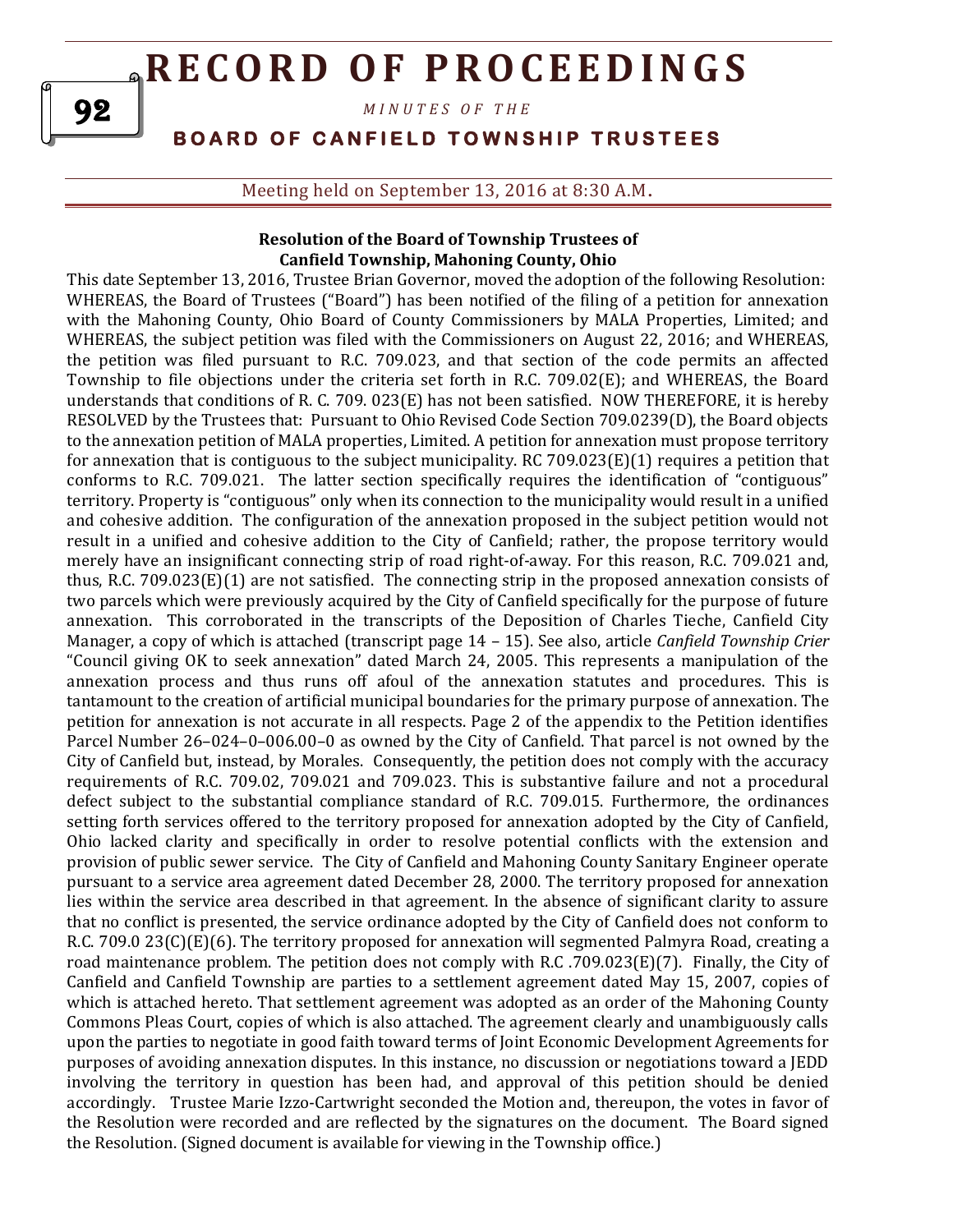*M I N U T E S O F T H E* 

## **BOARD OF CANFIELD TOWNSHIP TRUSTEES**

Meeting held on September 13, 2016 at 8:30 A.M**.**

**Next Meeting Dates:** The next regular meeting will be held on September 20 at 7pm. and a special meeting on September 27 at 8:30am for a budget workshop and any other business that comes before the board. November 1 from 8:30 to 10:30am to meet with our employees and deal with any other business that is necessary.

### **ADJOURNMENT**

\_\_\_\_\_\_\_\_\_\_\_\_\_\_\_\_\_\_\_\_\_\_\_\_\_\_\_\_\_\_\_\_\_\_\_\_\_\_\_\_\_\_ \_\_\_\_\_\_\_\_\_\_\_\_\_\_\_\_\_\_\_\_\_\_\_\_\_\_\_\_\_\_\_\_\_\_\_\_\_\_\_\_\_\_\_\_\_\_\_\_\_

With no further business before the Board, the Chairman adjourned at 12:15pm.

Mr. Brian W. Governor, Chairman Ms. Marie Izzo Cartwright, Vice-Chairman

\_\_\_\_\_\_\_\_\_\_\_\_\_\_\_\_\_\_\_\_\_\_\_\_\_\_\_\_\_\_\_\_\_\_\_\_\_\_\_\_\_\_ \_\_\_\_\_\_\_\_\_\_\_\_\_\_\_\_\_\_\_\_\_\_\_\_\_\_\_\_\_\_\_\_\_\_\_\_\_\_\_\_\_\_\_\_\_\_\_\_\_

Mr. Joseph N. Paloski, Trustee Ms. Carmen I. Heasley, Fiscal Officer